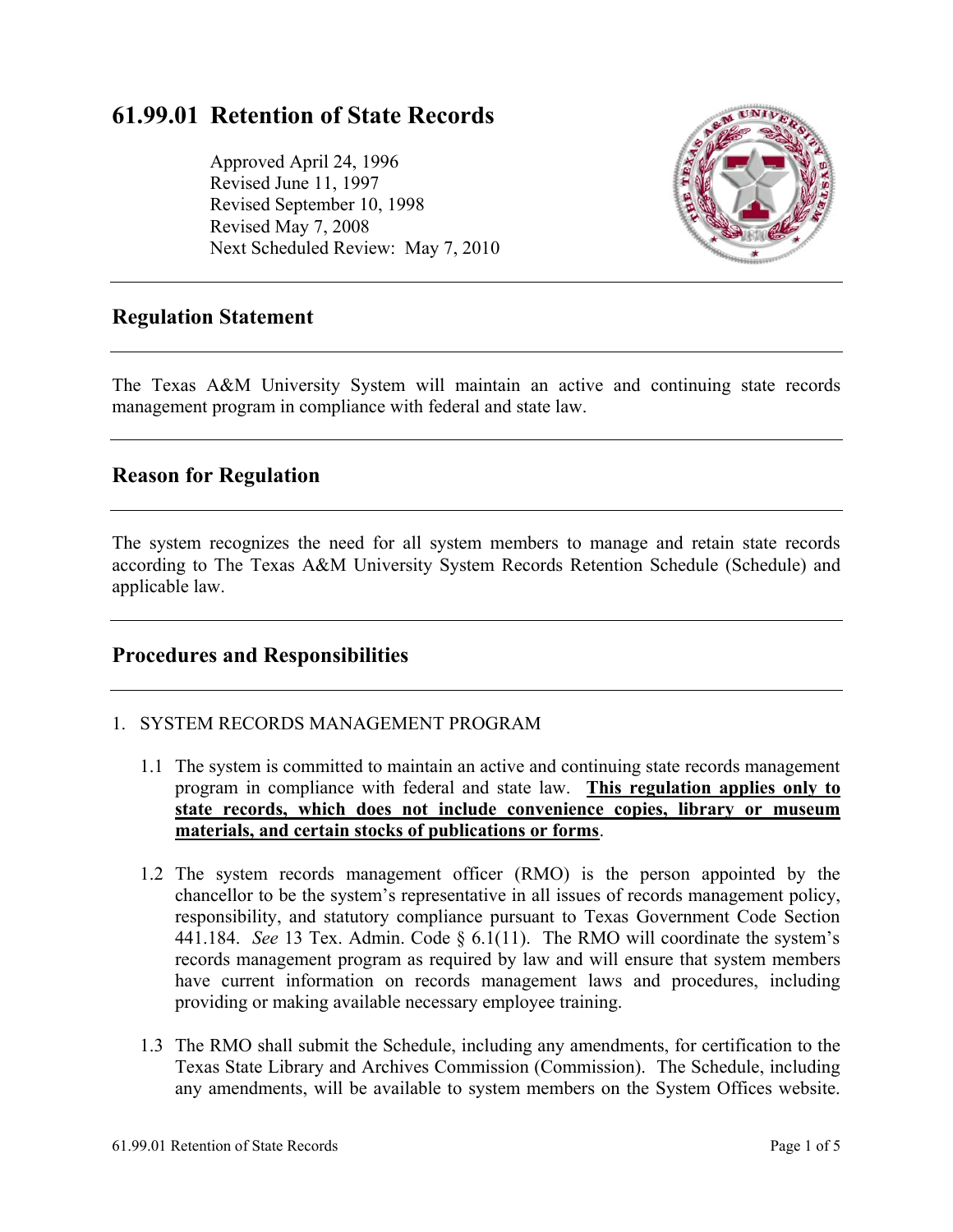The RMO will promptly notify system members when changes to the Schedule are certified.

- 1.4 System Member Records Officers
	- 1.4.1 Each system member chief executive officer (CEO) shall designate an individual as records officer to manage the retention and disposition of state records for that member, and shall notify the RMO of such designation. Each records officer will ensure that the Schedule lists all records series maintained by that system member.
	- 1.4.2 The records officer for each system member, in consultation with the RMO, shall develop procedures for the retention, disposition and security of state records at that institution, including the identification of state records that are eligible for destruction or other disposition. The procedures should give special attention to vital state records, archival state records, electronic state records, and litigation holds. Each records officer will coordinate with the RMO to develop and provide employee training on that system member's record retention procedures.
	- 1.4.3 Each system member's records retention procedures must require that state records may not be destroyed or otherwise disposed of unless approved in writing by the records officer or designee using that system member's records destruction form. However, a system member's procedures need not require that the destruction of transitory information be approved by the records officer or designee. The records officer for each system member will coordinate with the RMO to develop a records destruction form for that institution.
	- 1.4.4 Each system member will periodically survey the state records at that institution and will provide the RMO with any proposed changes to the Schedule based on the survey. The record copy of state records or electronic state records should be readily accessible.

#### 2. RECORDS RETENTION SCHEDULE

- 2.1 The retention periods on the Schedule apply ONLY to the record copy of state records as defined in this regulation. State records maintained in electronic format or microfilm must comply with the Commission's administrative rules (see below link). *See* Tex. Gov't Code §§ 441.188, 441.189.
- 2.2 State records listed on the Schedule cannot be destroyed until the designated retention period has expired and the system member records officer or designee has approved the destruction pursuant to this regulation and member procedures. Subject to Section 2.3 of this regulation, transitory information may be destroyed when the purpose of the record has been fulfilled and the records officer or designee is not required to approve such destruction. State records not listed on the Schedule cannot be destroyed until the records officer or RMO obtains written approval from the Commission. Final disposition of state records must ensure that records scheduled for destruction are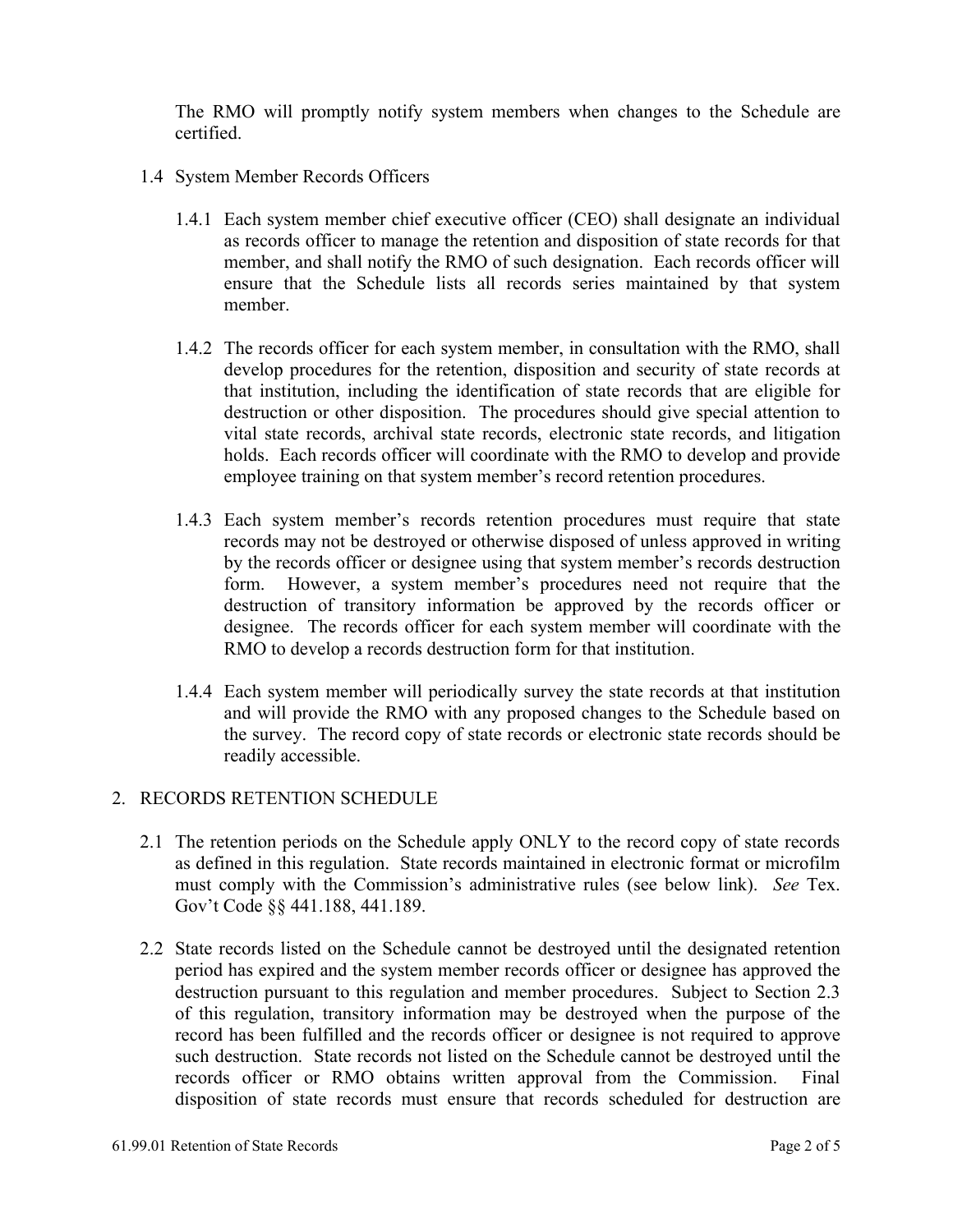disposed of in a manner that ensures protection for any sensitive or confidential information. *See* Tex. Gov't Code § 441.187; 13 Tex. Admin. Code § 6.8.

- 2.3 A state record may not be destroyed if any litigation, claim, negotiation, audit, open records request, administrative review, or other action involving the record is initiated before the expiration of the retention period. The record must be retained until completion of the action and the resolution of all issues that arise from it, or until the expiration of the retention period, whichever is later. *See* Tex. Gov't Code § 441.187(b). The records officer for each system member will coordinate with that institution's designated public information officer, the RMO, and, as necessary, the System Office of General Counsel, to ensure compliance with this section.
- 2.4 A system member's recommended changes to the Schedule must be submitted in writing through the records officer to the RMO.

#### 3. AUDIT REQUIREMENTS

- 3.1 The CEO and the records officer of each system member shall identify which of their state records are subject to audit by internal, state and federal auditors and shall ensure that the member is in compliance with the audit requirements. In the event of an audit, the system member will provide the requested state records or copies of the state records to the auditing agency.
- 3.2 Any state records subject to internal, state, or federal audit must be retained until the expiration of the audit period or the period specified in the Schedule, whichever is later. The Schedule identifies some of these state records. It is the responsibility of each system member records officer to identify any additional state records that are subject to internal, state, or federal audit and ensure they are retained accordingly.

#### 4. STATE RECORDS OF HISTORICAL SIGNIFICANCE

System member CEOs are responsible for identifying their state records, in addition to those designated on the Schedule, that are of such historical significance that they should be designated and preserved as archival state records. Resulting recommendations for any changes to the Schedule should be submitted in accordance with Section 2.4.

## **Related Statutes, Policies, or Requirements**

Texas Government Code Chapter 441, http://tlo2.tlc.state.tx.us/statutes/docs/GV/content/pdf/gv.004.00.000441.00.pdf

13 Texas Administrative Code Part 1, Chapter 6, http://info.sos.state.tx.us/pls/pub/readtac\$ext.ViewTAC?tac\_view=4&ti=13&pt=1&ch=6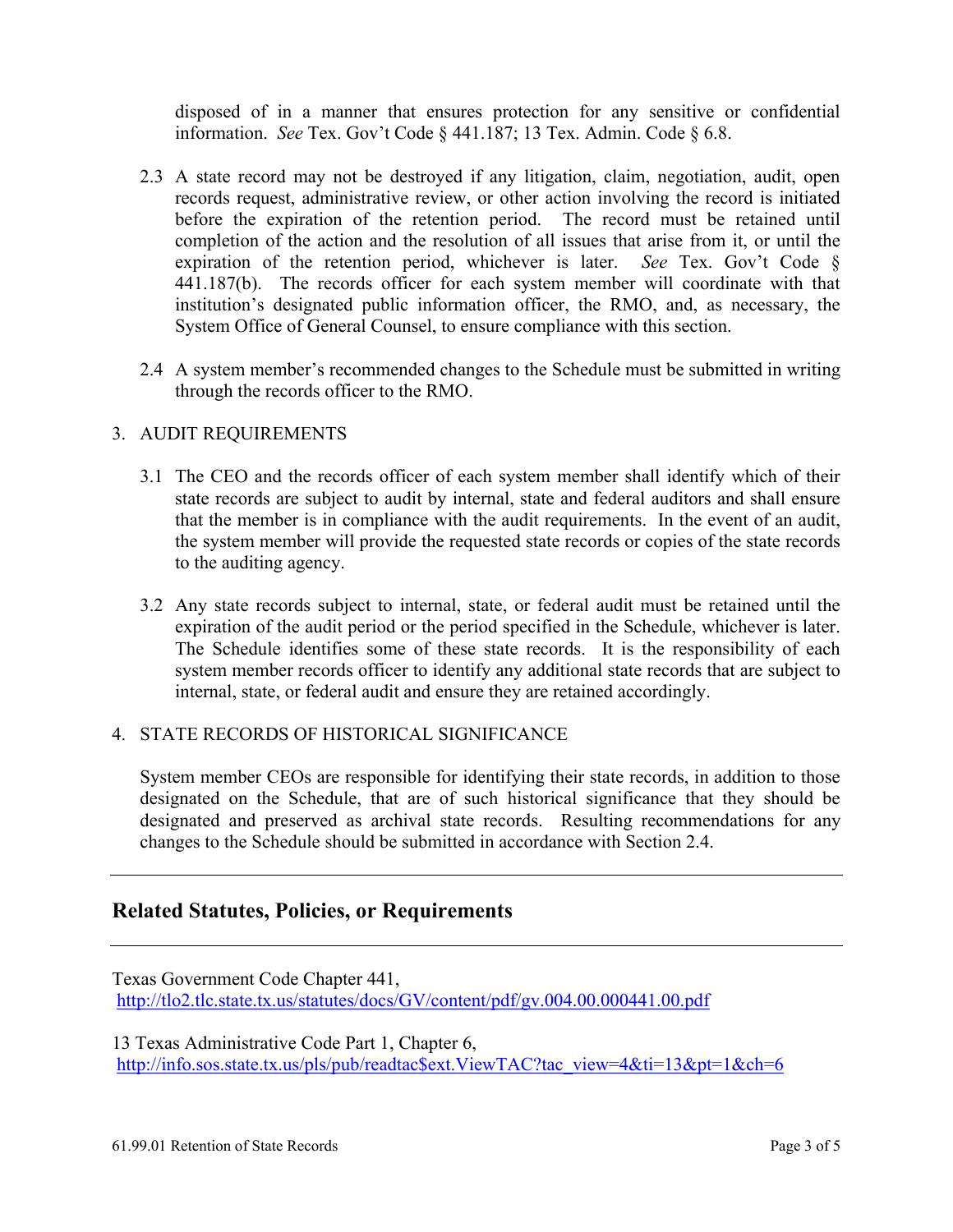Regulation *61.01.02, Public Information* http://tamus.edu/offices/policy/policies/pdf/61-01-02.pdf

A&M System Records Retention Schedule http://www.tamus.edu/offices/admin/records/retention-schedule.html

Records Destruction Form and Instructions

http://www.tamus.edu/offices/admin/SO%20Records%20Destruction%20Form.pdf

# **Definitions**

"Archival state record" means a state record of enduring historical value that will be preserved on a continuing basis. *See* Tex. Gov't Code § 441.180(2).

"Convenience copies" are the other copies of a record that are held by other offices in the system or the system member. These copies should not be retained after the destruction of the record copy.

"Electronic state records" are state records as defined in this regulation that are maintained in electronic format, including electronic mail and the product of computer processing. *See* Tex. Gov't Code § 441.189; 13 Tex. Admin. Code § 6.91(5).

"Records series" are groups of identical or related state records that are normally used and/or filed together, and are evaluated as a group for retention scheduling purposes. Such groups of state records are in the same records series, regardless of the span of years covered. *See* 13 Tex. Admin. Code § 6.1(13).

"Record copy" is the official copy of a state record that must be maintained for the retention period designated on the Schedule and destroyed at the end of the specified amount of time, along with all convenience copies, including electronic records.

"Records management" means the application of management techniques to the creation, use, maintenance, retention, preservation, and destruction of state records for the purposes of improving the efficiency of recordkeeping, ensuring access to public information under the Public Information Act, and reducing costs. *See* Tex. Gov't Code § 441.180(7).

"State records" are any written, photographic, machine-readable, or other recorded information created or received by or on behalf of a system member that documents the member's activities in the conduct of state business or use of public resources. *See* Tex. Gov't Code § 441.180(11).

"Transitory information" means records of temporary usefulness that are not an integral part of a records series of a system member, that are not regularly filed within a system member's recordkeeping system, and that are required only for a limited period of time for the completion of an action by an official or employee of a system member or in the preparation of an on-going